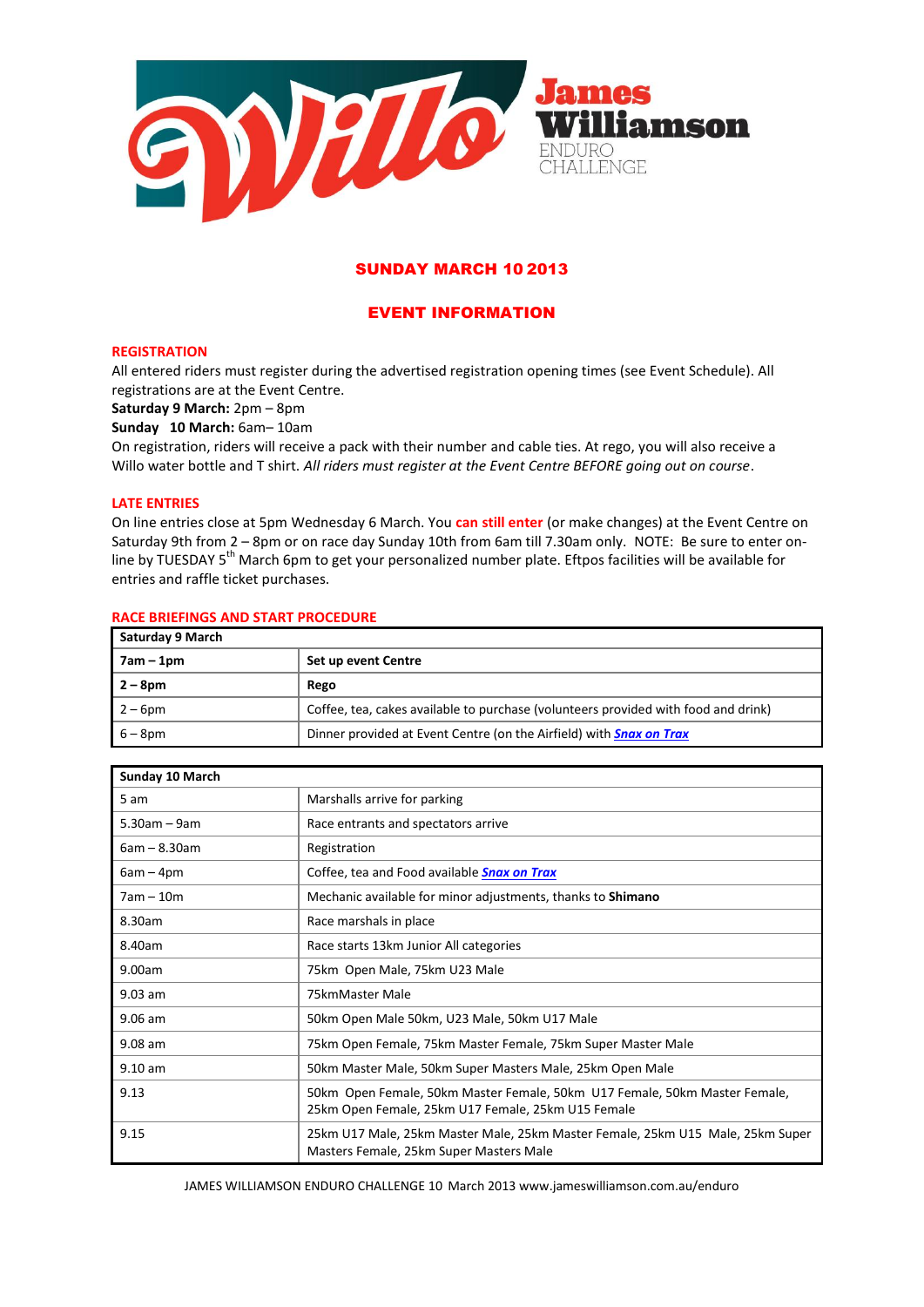

| 11.00                          | Sub Junior Race and presentation at 12.15                                                                                                                                                                                                 |  |
|--------------------------------|-------------------------------------------------------------------------------------------------------------------------------------------------------------------------------------------------------------------------------------------|--|
| <b>RACE PRESENTATION TIMES</b> |                                                                                                                                                                                                                                           |  |
| 11.30                          | All 13km categories, 25km Open Male, 25km Open Female, 25km U17 Male, 25km U15 Male, 25km U17<br>Female, 25km U15 Female                                                                                                                  |  |
| 12.30                          | 50km Open Male, 50km U23 Male, 50km U17 Male, 50km Master Male, 50km Super Master Male, 50km Open<br>Female, 25km Master Female, 25km Super Master Female, 25km U15 Female, 25km Super Master Male                                        |  |
| 1.15                           | 75km Open Male, 75km U23 Male, 75km Master Male, 75km Super Master Male, 75km Open Female, 50km<br>Master Female, 50km Super Masters Female, 50km U17 Female.<br>Draw lucky number for Giant bike giveaway. Draw raffle for Radical Light |  |
| 2.00                           | Presentation 75km Master Female (if they have not come in by 1.45pm)                                                                                                                                                                      |  |
| 4.00                           | Last rider in, and sweep rider out                                                                                                                                                                                                        |  |
| $4 - 6$                        | Pack up                                                                                                                                                                                                                                   |  |

# **SUB JUNIORS**

Sub- Juniors race at the Event Centre on a small section of single track at the back of Registration. [Click here](http://jameswilliamson.com.au/enduro/wp-content/uploads/2011/02/Event-Centre-plan.pdf)  [for Map of Event Centre.](http://jameswilliamson.com.au/enduro/wp-content/uploads/2011/02/Event-Centre-plan.pdf) Sub Juniors register for this race between 10am & 11am at Registration. (There is no fee for Sub Juniors, they get a race plate).

# **BRIEFING AND START PROCEDURE**

**Rider briefings will be held for all riders at 8.30 at the Event Centre (near the Finish Arch). All riders must be present at rider briefing.** 

Click [http://jameswilliamson.com.au/enduro/wp-content/uploads/2011/02/Food.pdfre](http://jameswilliamson.com.au/enduro/wp-content/uploads/2011/02/Start-Area-2.pdf) for PDF Start Procedure Plan

At 8.40am the 13km riders commence, and all other riders move down the hill (700 metres), turn left as directed into the quarry and then move around following the arrows to marshal in their designated Group Numbers. These will be marked by signs on the road behind the Start Line. All Group Numbers are indicated on the Ride Plate, and on start lists (on the website and on the notice boards).

Riders will congregate into their designated start time zones (indicated by Group Number signage). Within each of these zones, riders sort themselves with the fastest riders going to the front of the pack, and the slower riders towards the back.

From their marshalled Group Zones  $(1 - 7)$ , riders will be called by Race Marshals to commence the race at the designated times. (See above). All riders will race up the hill, past the event centre, and on to the designated course.

**NB. The 500 metre start hill is rocky and uneven. Riders are advised to check this before the race commences to familiarise themselves the uneven nature of the terrain.**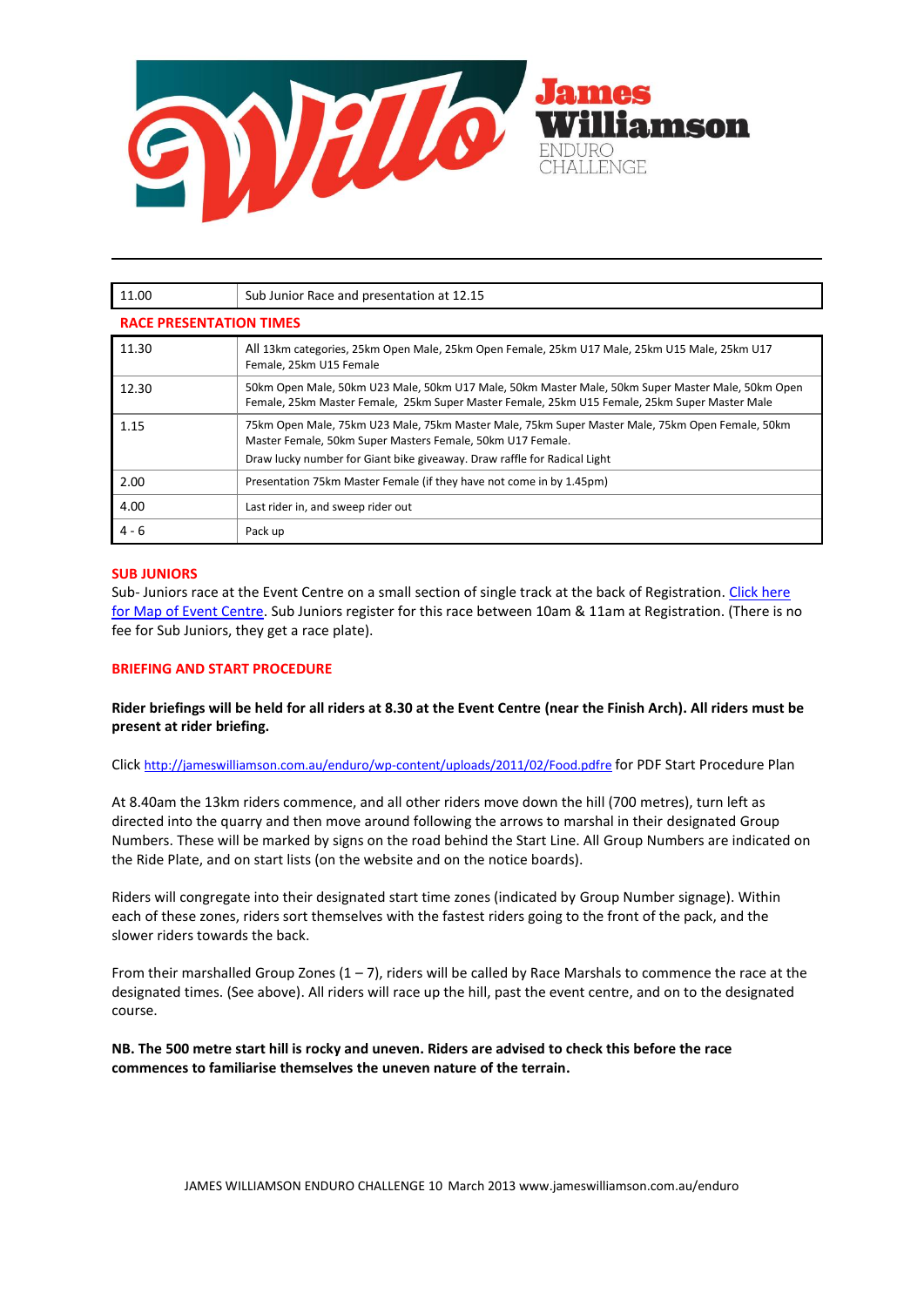

#### **PRACTICE LAPS**

The course will be open for practice on Saturday 9<sup>th</sup> between 8am & 8pm and on Sunday 10 from 6am – 8.30am. Full race services, including First Aid, will be provided from 8.30am until 4pm Sunday. Limited services will be provided during notified practice periods. Wingello State Forest is open to the public for riding at other times. Riders who are not MTBA members are not covered by the MTBA Day License insurance coverage until they have registered and collected their race number plate.

**MAP** go to [http://jameswilliamson.com.au/enduro/wp-content/uploads/2011/02/Course\\_Map2013.pdf](http://jameswilliamson.com.au/enduro/wp-content/uploads/2011/02/Course_Map2013.pdf) All riders will receive a map in their race bag, and enlarged versions of the map will be available at the event Centre

#### **SPECTATOR POINTS**

There are two good spectator points within a short walk from the Event Centre. A map of these points will be on the notice board at Event Centre and directions will be signposted to these positions.

# **DURING THE RIDE**

# **Safety and Assistance for riders**

Two fully qualified First Aid Officers will be at the Event Centre on Sunday 10<sup>th</sup> March from 8.30am – 4pm to attend to first aid needs. Marshals will be placed at junctions (where single track meets fire road) throughout the track. If you need first aid, speak to one of the marshals. If you come across an injured rider, please assist them, and tell another rider to alert the next marshal. Times will be adjusted where this is appropriate. Some of the downhill sections of fire roads have water bars which can be tricky with speed. Please ride within your ability at all times.

#### **WITHDRAWING FROM THE EVENT**

If you feel unable to complete the race, notify a marshal, return to the forest camp (and then continue onto the Event Centre). The *Red Trail* at Wingello is well marked with directions about how to return to the forest camp. **Make sure you notify timing officials when you return to the Event Centre**. All marshals will carry maps with them for your assistance. Maps will be available at registration.

# **INDIVIDUAL RIDER WATER/FEED ZONE**

Parking is arranged so that all 75km riders can park their cars beside the track, and feed from here. 50km riders can use a spot along this area for their water and food.

#### **WATER & FOOD**

All riders are expected to carry enough water for each lap. There is water at the Event Centre, and one water station on the track. All riders are expected to carry extra nutrition with them for each lap. If you are new to endurance events, the advice is to take more than you think you need, and eat and drink more often that you think you need! You will be surprised. This really works and makes a difference to your performance!

#### **CUT OFF TIME**

There will be a cut off time of 12.45pm. No rider from any category will be allowed to commence another 25km lap after this time

#### **HELP AND ASSISTANCE**

Volunteers will be there to help wherever possible and will wearing grey *Willo* T shirts. If they don't know the answer to your enquiry, they can point you in the direction of someone who will.

JAMES WILLIAMSON ENDURO CHALLENGE 10 March 2013 www.jameswilliamson.com.au/enduro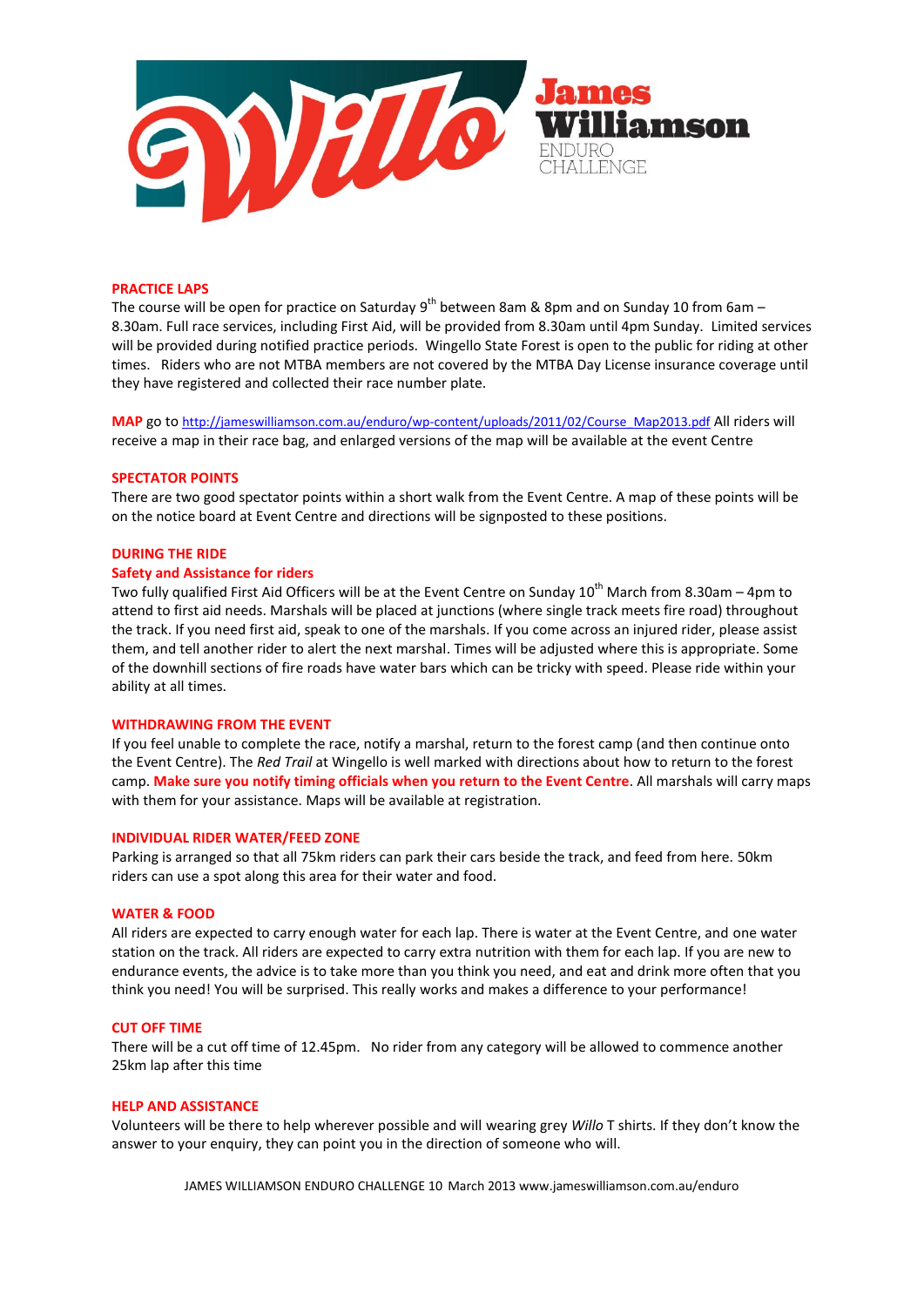

# **SIGNAGE**

The course is signposted. Wherever there is a tricky section, a marshal will be posted to direct riders in the correct direction. The following signs will be used to direct you.



# **RACE RULES**

- All riders must have a technically sound mountain bike in good working condition
- All riders must wear an Australian approved cycling helmet
- All riders must carry enough water and food to sustain them for the duration of the ride
- All riders must carry a pump, puncture repair kit and spare inner tube (and know how to use them)
- Race numbers must be firmly attached to the front of each bike, and be clearly visible
- Please do not litter the forest. All riders to take rubbish out as they leave
- Riders are expected to assist other injured riders. Where appropriate, the time will compensated
- All riders must register at the prescribed times
- All riders must read, understand and agree to the terms of the MTBA Event waiver form and concur with the terms of the waiver form. Riders under 18 years of age must have a parent or guardian sign on their behalf. If you have entered on-line (most riders) you have already agreed to the waiver. All riders who received complimentary entries must fill out and sign a waiver form at Registration. Registration marshals will have list of those required to do this.
- Overtaking call "track" or "rider" if riders need to overtake. But remember, the rider in front has right of way, until a clear section becomes available for passing.

## **KOM**

Points will be awarded for KOM at the top of a steep climb from Spratts Road (approximately five kilometres from the beginning of each lap) for each of the three laps. Points will be awarded to the first five riders in the each of male 75km and female 75km categories to get to the top of the climb. The KOM winner will be the rider with the highest number of points after three laps have been completed. (For both male and female 75km categories) The KOM will be marked 1**km** and 500 metres before the start of the climb and marked clearly at the finish of the climb for KOM points. (Map will be published on the website showing the KOM)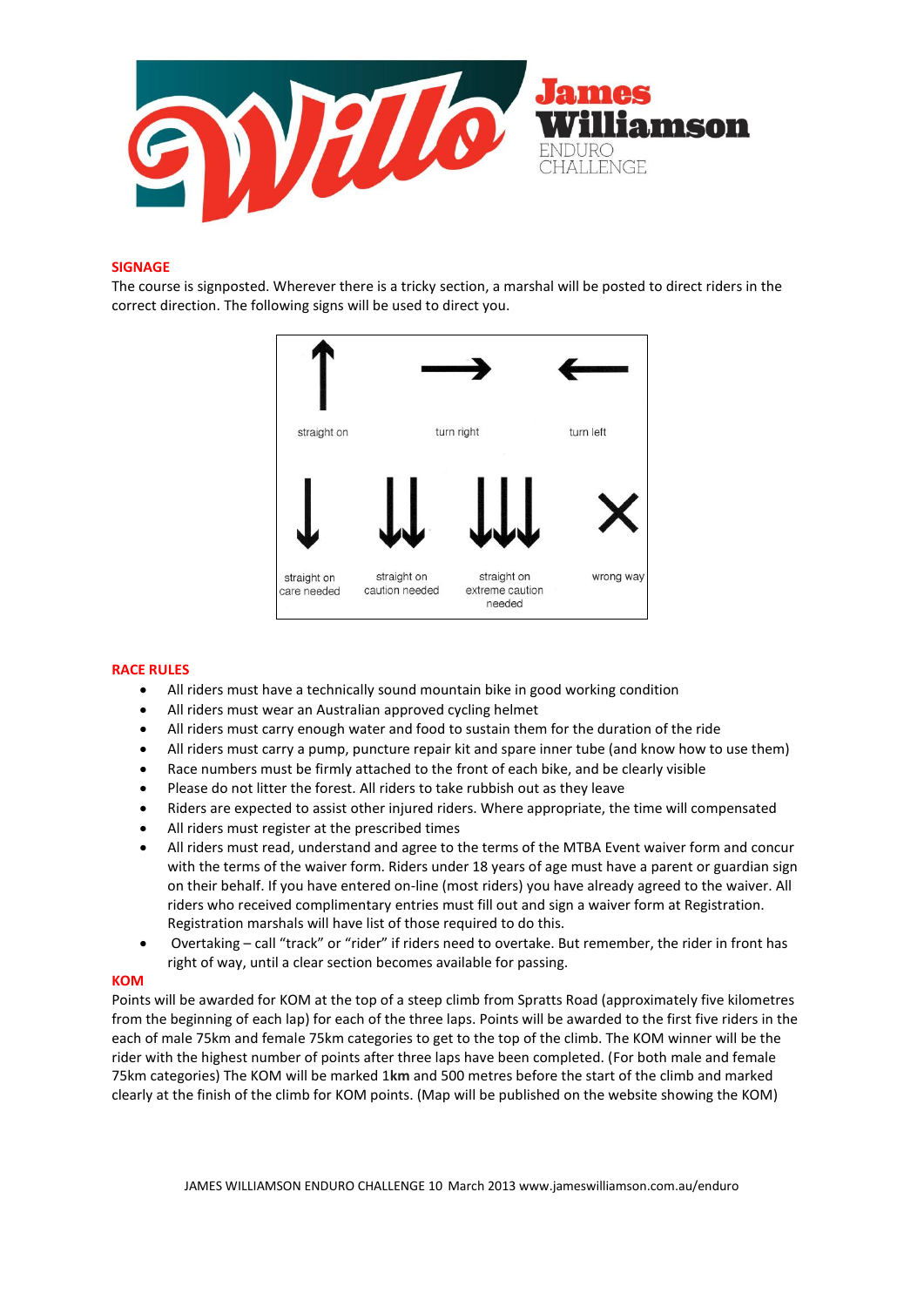

## **RACE NUMBERS**

Each rider will be given an individual number plate. This plate must be firmly attached to the front of your bike. Text on the number plates will be coloured according to the category and will include name, number and category. **Your Starting Group No will be listed on the right hand corner of the Race Plate.**

#### **PRIZES AND PRESENTATIONS**

Presentations will be held throughout the morning, from 11.30am – 2pm. Check the notice board for specific times. Winners in all categories will be presented with prizes generously donated by our sponsors.

#### **CANCELLATION AND REFUND POLICY**

Riders who wish to cancel and have money refunded may do so before 6pm Sunday 3<sup>rd</sup> March 2013. Race fee minus \$15 handling fee will be re-funded. (If a Day Licence was purchased for the event, this will not be refunded). To cancel your registration, contact [Meg.](mailto:megnjohn@hinet.net.au)

# **TRANSFERRING REGISTRATIONS**

Riders may transfer their registration to another rider, but they must notify race organisers. This can be done by email (contac[t Meg.](mailto:megnjohn@hinet.net.au)) only up till 6pm Wednesday 6 March. After this time, all other changes must be done until 8am Sunday 10 March at the Registration Tent at the Event Centre.

There will be no refunds available for any expense incurred by transferring from a longer distance to a shorter distance. If transferring to a longer distance, riders must pay the extra amount owing, before the new registration will be accepted. If the new rider is not a MTBA member the new rider will need to take out a MTBA Day Licence even if the rider they are replacing has already paid for a Day Licence online – the insurance policy is specific to the original rider registering.

#### **DAY LICENCE REFUNDS**

All riders who paid Day licences to register, who have since paid annual MTBA fees, will have the rider component of the Day licence fee refunded. Rider must show currect MTBA licence at Registration to receive this refund. (The refund will be paid into the riders nominated credit card account only. This will be done as soon as possible after the race -).

#### **RE-SCHEDULING**

If for some reason, the event has to be cancelled (forest fires, closure of forest, seriously bad weather or something else totally unforeseen) all registered riders will be informed by email and through this website (and the SHCC and CORC websites). In this event, the race will be re-scheduled and all riders registrations will be transferred to the new date. If you cannot make the new date, you may transfer your entry to another rider. Or you may transfer your entry to the James Williamson Enduro Challenge for the following year. To process either of these options, you must contact race organizers within two weeks of the re-scheduled announcement. [Contact](mailto:megnjohn@hinet.net.au) us. In the case of re-scheduling, these are the two options available but no refunds will be available.

# **START LISTS**

Start lists are available from the websit[e http://jameswilliamson.com.au/enduro/the-race/start-lists/](http://jameswilliamson.com.au/enduro/the-race/start-lists/)